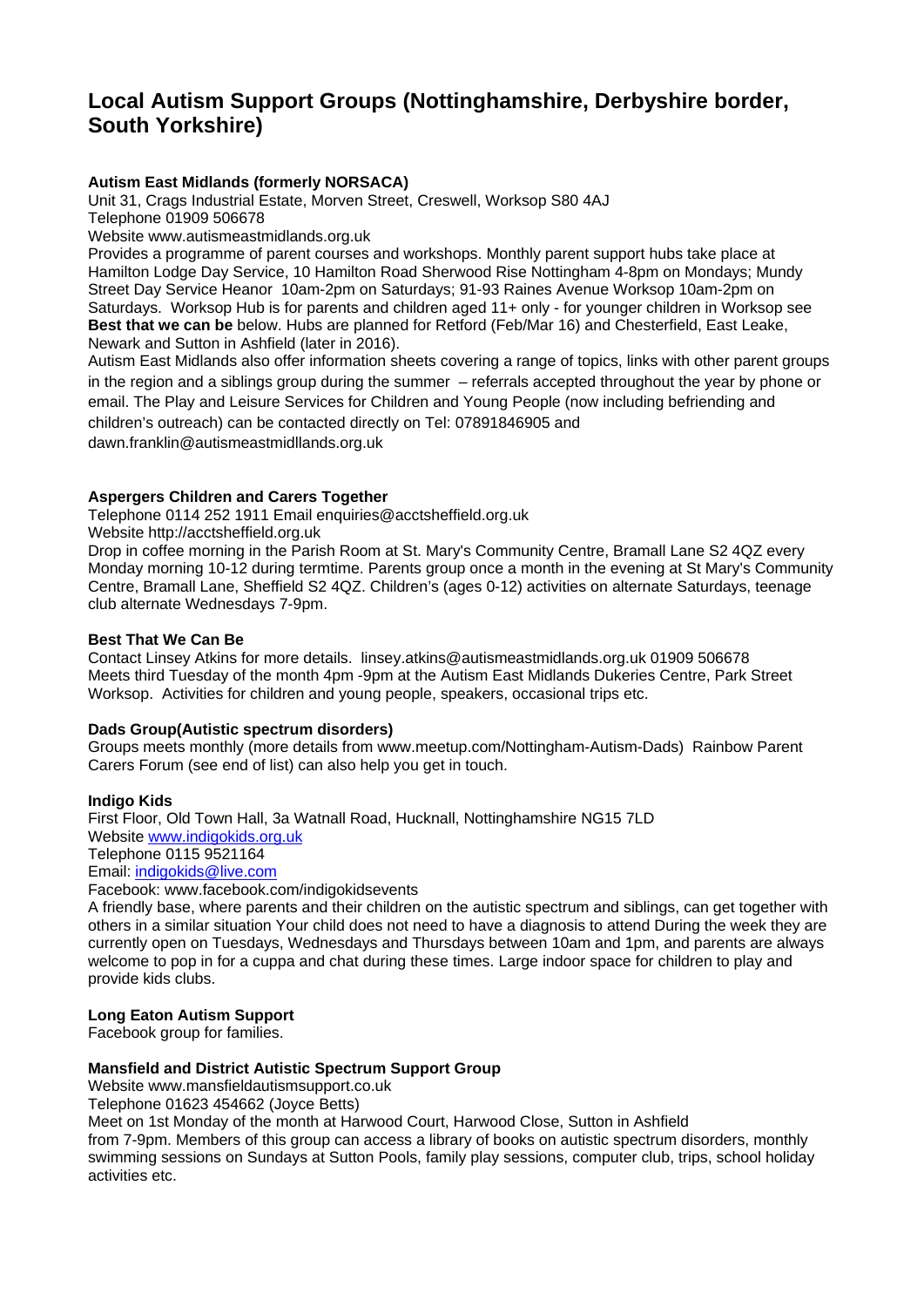## **More Cheers Less Tears**

Meets at William Lilley Infant and Nursery School, Halls Road, Stapleford, Nottingham NG9 7FS Telephone 0115 9179277 Email mclt@hotmail.co.uk Facebook facebook.com/mcltgroup

SEND Support Group for parents and carers of children with extra needs, disabilities and behavioural issues up to the age of 11. Meets the last Thursday of every month at 2pm in the community room. Aimed at parents/carers from William Lilley and the linked schools (being Fairfield and George Spencer) but not exclusive, everyone is welcome.

## **Newark and Sherwood Autism Support Group**

Telephone: 07808345211 (Laura) 07960121027 (Rachel)

Email: newarkautismgroup@hotmail.co.uk

Meetings on first Thursday of the month during termtime at William Gladstone School, Holden Crescent, Newark, NG24 4HU 9.30-11.30am. Coffee and a chat (open to families with a child with any disability) on third Thursday of the month from 9.30-11.30am at Young People's Centre, Windsor Road, Newark NG24 4HX. Dates for this may change during school holidays. Siblings group available.

## **Rushcliffe Parent Support Group (Autistic spectrum disorder)**

Poppy and Pint, Pierrepont Road, West Bridgford, Nottinghamshire NG2 5DX Email rasg@rainbowpcs.org.uk For families/carers with a child with autistic spectrum disorder. Meets monthly, email for details or call Rainbow Parents Carers Forum: 0115 934 8451 or 07837278981

## **Sheffield Autistic Society**

Telephone 0114 2304839 (Phil)

Website www.sheffieldautisticsociety.org.uk

Email philcooney99@yahoo.co.uk

Daytime 12.30-2.30pm on third Wednesday of month for parents and carers of children and adults and people with autistic spectrum disorders. Meetings in Sheffield. (Families from north Nottinghamshire welcome) Summer playscheme for 2 weeks for ages 8 - 14 years. Adult Asperger group on last Thursday of the month 7-9pm. Newsletter.

## **Shining Minds ASD Support Group**

Meets at Fairfield Primary Academy, Toton Lane, Stapleford, Nottingham NG9 7HB Telephone01159179266

Emailshiningmindsgroup@hotmail.com

Facebook www.facebook.com/shiningmindsgroup

For parents and carers of children with extra needs, disabilities and behavioural issues between the ages of 7 and 16. Last Tuesday of the month at 9.15am. The meeting is aimed at parents/carers from Fairfield and the linked schools (being William Lilley and George Spencer) although it is not exclusive, everyone is welcome.

## **Southglade Children's Centre Autism and ASD Support Group**

Southglade Access Centre, Southglade Park, Southglade Road, Bestwood NG5 5GU Telephone 0115 876 1890 Alternate Wednesdays 9.30-11.30am, no diagnosis needed.

# **Southwell Support Group for Parents of Children with Aspergers Syndrome**

Telephone 01636 816955 Meet at Southwell Care Project, 14 Westgate, Southwell, Nottinghamshire

# **Spectrum WASP (Autistic Spectrum Disorders, Rainworth)**

Telephone 07403089896 Email suzey.edwards@hotmail.com or tinleyjeni@gmail.com Spectrum Wasp, First Floor, Ransom Hall, Ransom Wood, Mansfield NG21 0ER www.spectrumwasp.wordpress.com Monthly meetings, coffee mornings, training for parents and activities to develop confidence and lifeskills of children.